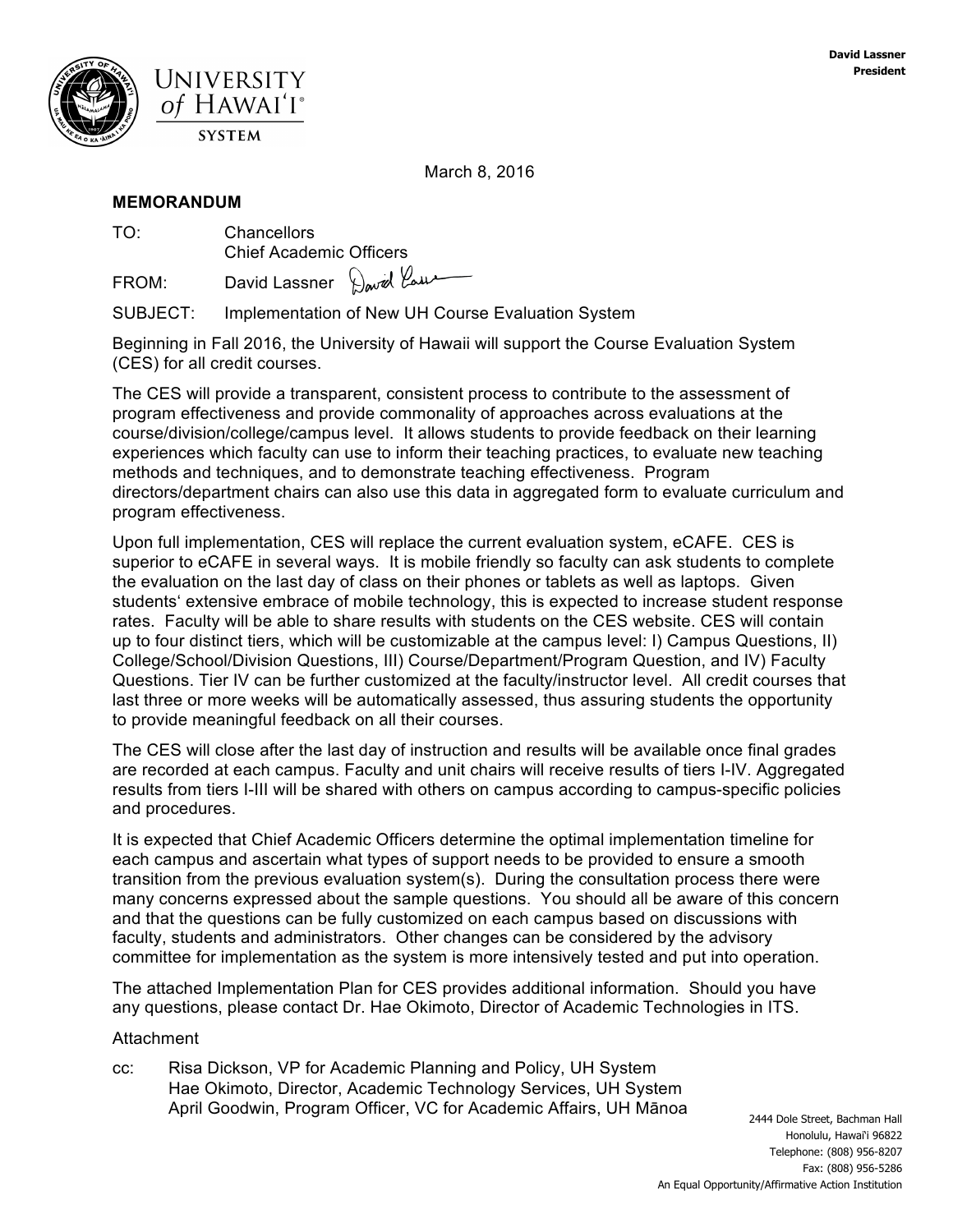# **ATTACHMENT**

## **Implementation Plan for the UH Course Evaluation System (CES)**

Beginning in Fall 2016, the University of Hawai'i will support the Course Evaluation System (CES) for all credit courses with a duration of 3 weeks. CES allows students to provide feedback on their learning experiences, which can then be used by program directors to evaluate curriculum and program effectiveness. Faculty can also use this feedback to inform their teaching practices, to evaluate new teaching methods and techniques, and to demonstrate teaching effectiveness.

CES differs from its predecessor (eCAFE) in several areas:

- 100% of credit courses will be automatically assessed.
- Mobile device capability will be available to students for completion of CES.
- CES will contain up to four distinct tiers of questions, which will be customized at the campus level. The tiers are as follows:
	- I. Campus Questions
	- II. College/School/Division Questions
	- III. Course/Department/Program Questions
	- IV. Faculty Questions
- Faculty will have the option to further customize tier IV questions or use the campusestablished default questions.

### Viewing CES Results

CES will close after the last day of instruction. Results will be made available by ITS once final grades are rolled at each campus.

Faculty will receive results of tiers I-IV, and will be able to share results with students on the CES website.

Department chairs/program heads will receive results of tiers I-IV.

Results from tiers I-III will be shared with others on campus according to campus-specific policies and procedures.

### Next Steps

- 1. Chief academic officers at each campus will guide the establishment of default questions for tiers I-IV through campus governance processes. Questions from eCAFE, unit and course level assessments, or assessment sites like SALG.com may be useful sources of existing questions.
- 2. Questions must be shared with ITS by the third week of the semester in order to be available for use at the end of that semester.
- 3. At the beginning of the semester, chief academic officers (or their designee) will logon to the CES website and designate department/division/program chairs who will act as CES liaisons to ITS for the upcoming academic year. These liaisons will access the CES website to verify courses.
- 4. Two months before the end of the semester, faculty will be given access to the CES website to customize tier IV questions. If they choose not to, the campus-established default questions will be utilized.